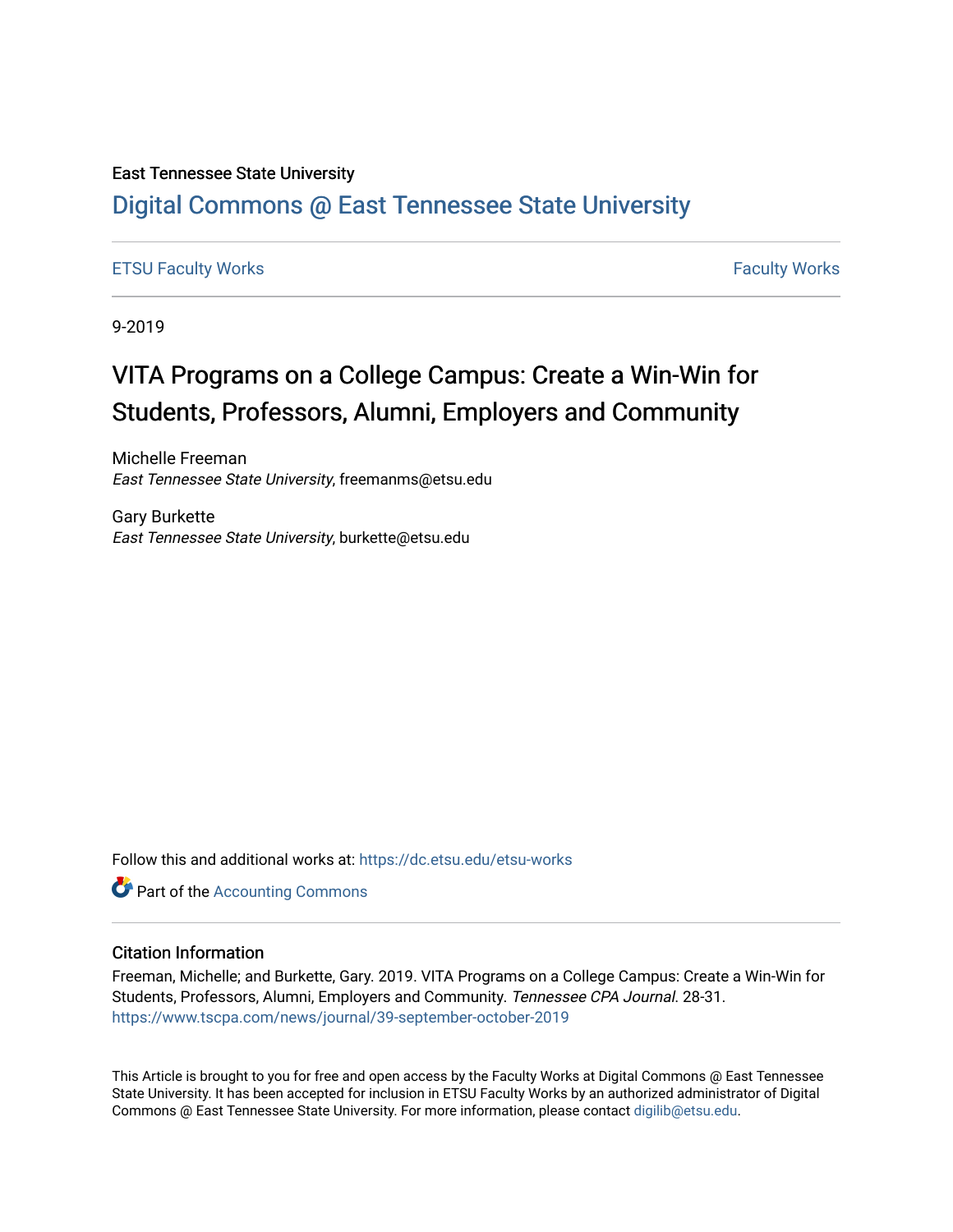#### VITA Programs on a College Campus: Create a Win-Win for Students, Professors, Alumni, Employers and Community

#### Copyright Statement

TSCPA does not require copyright assignment or transfer from authors, nor does TSCPA require first publication rights.

This article is available at Digital Commons @ East Tennessee State University: <https://dc.etsu.edu/etsu-works/6426>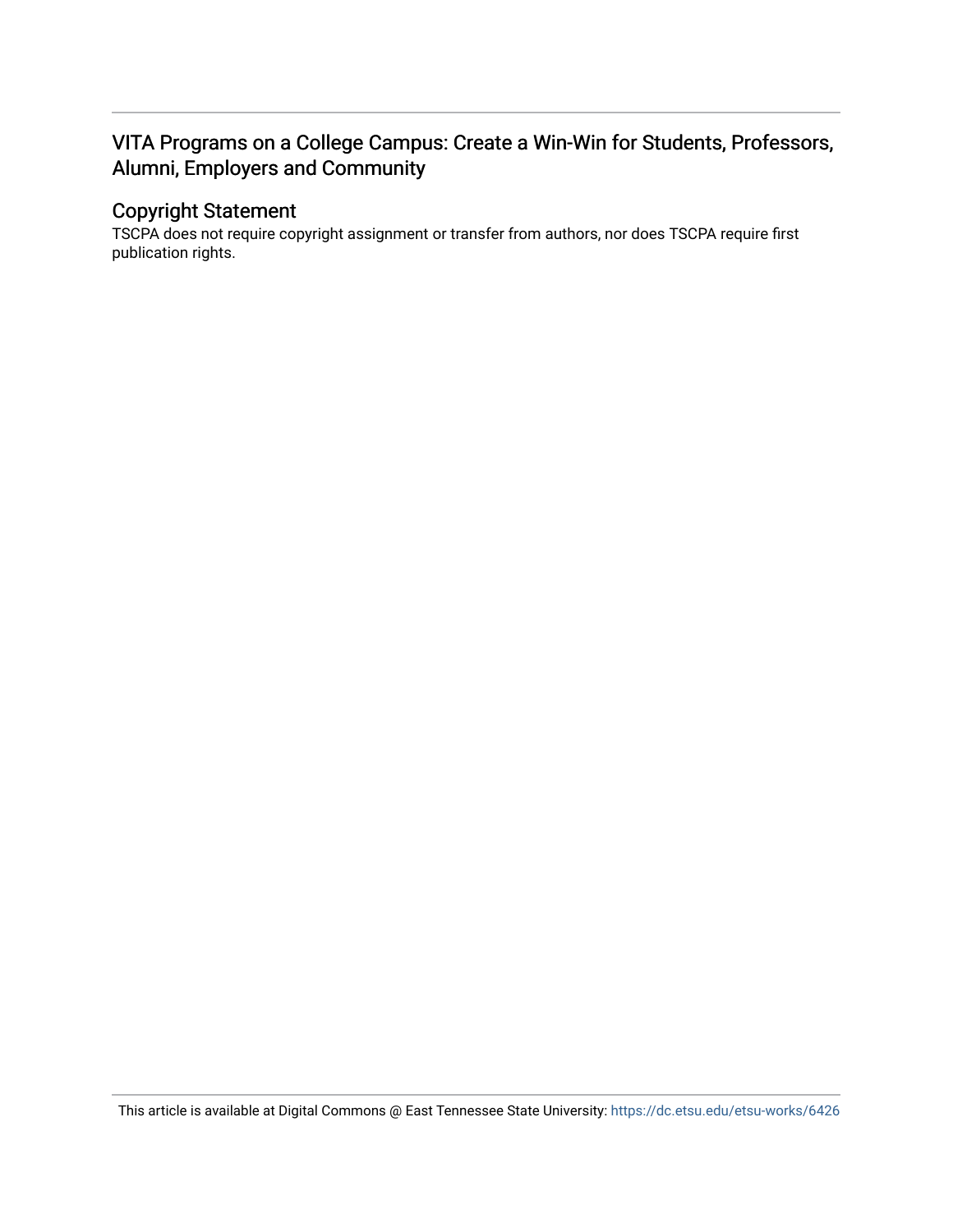# VITA Programs on a College Campus

## Create a Win-Win for Students, Professors, Alumni, Employers and Community

#### $BY$ *Michelle Freeman, CPA AND Gary Burkette, Ph.D.*

In the spring 2017 semester, East<br>
Tennessee State University (ETSU)<br>
hosted an on-campus Volunteer<br>
Income Tax Assistance (VITA) progr<br>
Through a series of discussions with<br>
other department faculty, it was decided n the spring 2017 semester, East Tennessee State University (ETSU) hosted an on-campus Volunteer Income Tax Assistance (VITA) program. Through a series of discussions with to offer the experience as an internship for accounting students who had completed the federal income tax course in our accounting curriculum. Although one could easily see the benefits of VITA for taxpayers who received the service, I personally had no idea what a blessing the experience would be, nor did I recognize the positive ripple effects it would have for students, alumni and employers. This article will explain what the VITA program is and the process to develop a VITA site.

#### **What is VITA?**

The IRS has a program called Volunteer Income Tax Assistance (VITA), which assists people with household income of \$55,000 or less, disabled individuals and taxpayers with limited English-speaking skills with their tax returns (IRS). The program depends on volunteers who are willing to train and pass a series of certification exams to prepare the tax returns. These programs can be located across the United States in "community and neighborhood centers, libraries, schools, shopping malls and other convenient locations across the country" (IRS).

Although VITA sites can be operated in various locations, VITA sites on a college or university campus offer several additional benefits for everyone involved.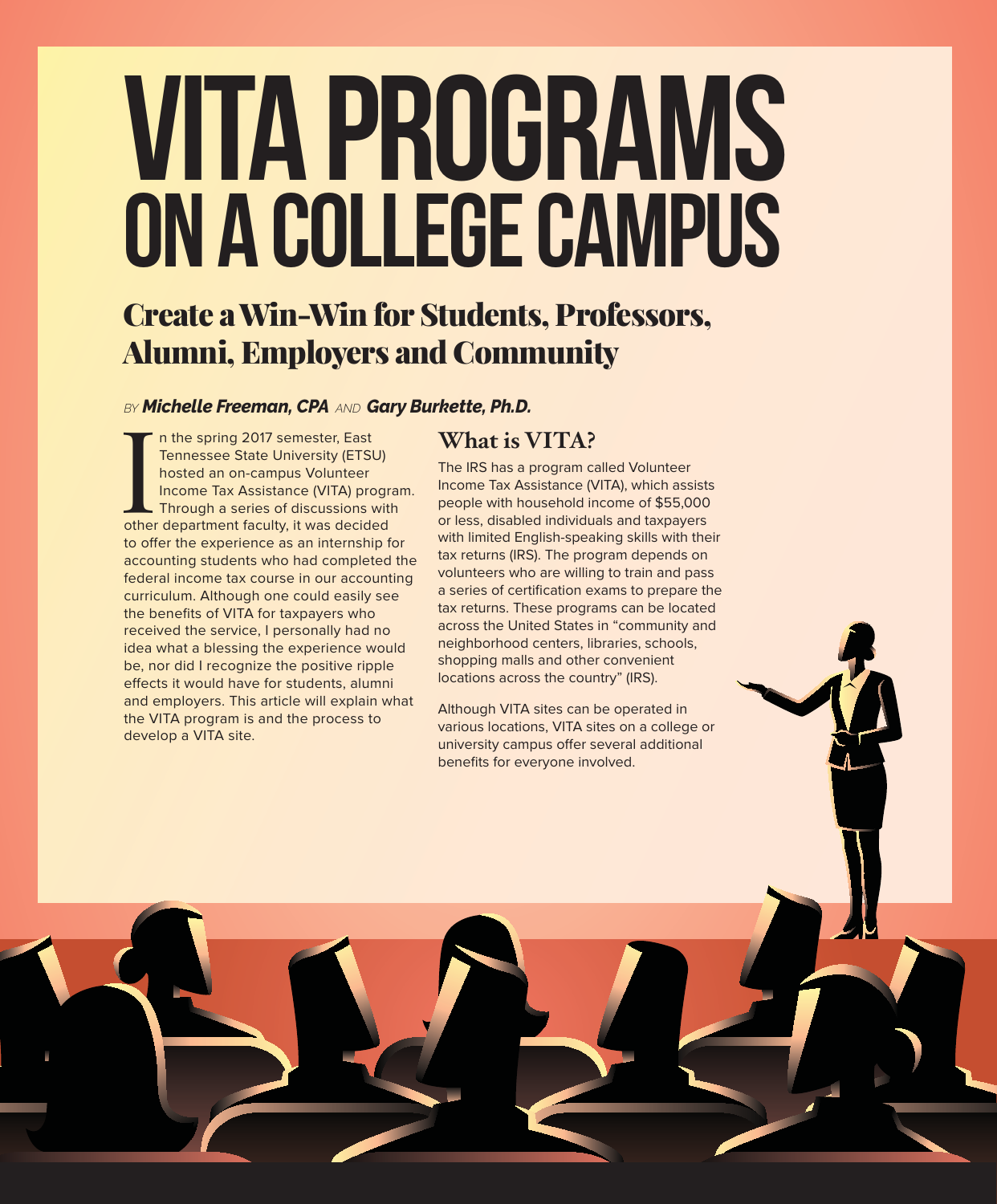#### **Benefit to Community**

The benefits to the local community are somewhat obvious. IRS-certified individuals provide guidance and filing options for taxpayers who normally could not afford professional tax assistance. Taxpayers can make an appointment, bring their identification and financial information to a VITA site, fill out a questionnaire, answer questions in an interview about their information and sit with preparers who input their information. Quality reviewers then review the tax return, and the site coordinator e-files the tax returns. Taxpayers leave with the reassurance that they have met their tax return filing obligation timely and accurately.

#### **Benefits to Students**

Students who volunteer to serve in the VITA program reap several benefits. First, they must study and take a series of exams that reinforce the tax knowledge they have covered in their accounting curriculum. They must pass exams in order to become IRS certified and qualified to serve as a VITA tax preparer. Students must pass not only exams that cover basic and advanced individual tax concepts, but also two additional exams that cover Volunteer Standards of Conduct and interviewing skills. These exams help students to understand the professionalism and high level of responsibility they should practice with their tax clients.

Students also gain practical experience with tax software. They must study tax law and research tax questions that taxpayers bring with them. When they encounter problems with the software, they learn how to interact with the tax software representatives and/or the IRS to solve the taxpayer's problems. In addition, they must learn and develop customer service skills. They learn to communicate both good and bad news to taxpayers who may show a range of stress and emotion over their tax refunds or liabilities. Textbooks simply cannot teach this skill.

Yet another benefit to students who work in the VITA program is the comradery formed with other students and professors through this service opportunity outside of the normal accounting classroom. Professors work alongside the students and see their performance on the job, applying their tax knowledge and research skills as well as interacting with clients. As a result, they are able to write better letters of recommendation for the students. If other volunteers such as alumni or employers have participated alongside students to review the returns, the experience has given students the opportunity to network with them as well.

In addition, through VITA service, students begin to understand the importance of the knowledge they are learning and the immense service they can provide to their communities. Many students have stated that the experience made them feel good about how they could help others and made them realize the importance of giving back to others. One student wrote in her reflective paper, "It was nice to feel like I was getting to know the taxpayer. … Interning at VITA was also very rewarding. Our clients always expressed their

appreciation for our work and were a pleasure to serve. This made me feel as if I was providing a valuable service, which I enjoyed." Another student stated, "The positive aspects of the VITA internship at ETSU include helping others in need. A lot of the clients we helped were very grateful and nice. It felt great to be able to give back to the community."

In the ETSU program, students have the option of volunteering for VITA simply as a volunteer for the experience or to actually sign up for the experience as an internship for college credit. Either way they choose, they must complete all the IRS certifications to participate. Students who choose to take the internship must complete a series of additional assignments agreed upon between the student and an instructor involved in the program. Typically, these assignments involve journals, writing assignments to improve technical and professional communication skills, career exploration assignments, ethics cases and essays and a final reflective paper on the experience. At ETSU, this internship gives the student an elective course credit at the undergraduate level or a concentration elective course credit at the graduate level.

#### **Benefits to College/Department/ Professors**

Implementing a VITA program builds goodwill between the university and the community. Universities have the obligation to assist others with the knowledge they help students attain. When a college takes the time to offer a quality VITA site, the university's reputation in the community heightens.

If the university contacts alumni to come back to the university and help with the VITA program as a tax return reviewer, professors then have the opportunity to reconnect with alumni and get them involved in the current work of the department. This opportunity can open doors to bringing alumni back into the classrooms for presentations on current practices or accounting topics. It also gets alumni in contact with current students, enhancing networking opportunities and perhaps job opportunities for the department's students.

#### **Benefits to the Employers**

Employers at local CPA firms or industry can truly benefit from allowing one or more of their employees to participate in the VITA program in a college setting. The employee volunteers work side-by-side with current students. They can see how the students perform under pressure with real world tax issues. They can witness the students' initiative, work ethic and accounting knowledge, as well as their ability to work with the public and willingness to learn. In addition, employees who serve as reviewers can receive continuing education credits (up to 18 credits) for their certifications and training hours. Employees can also gain community service publicity for their employer.

*Continued on next page* -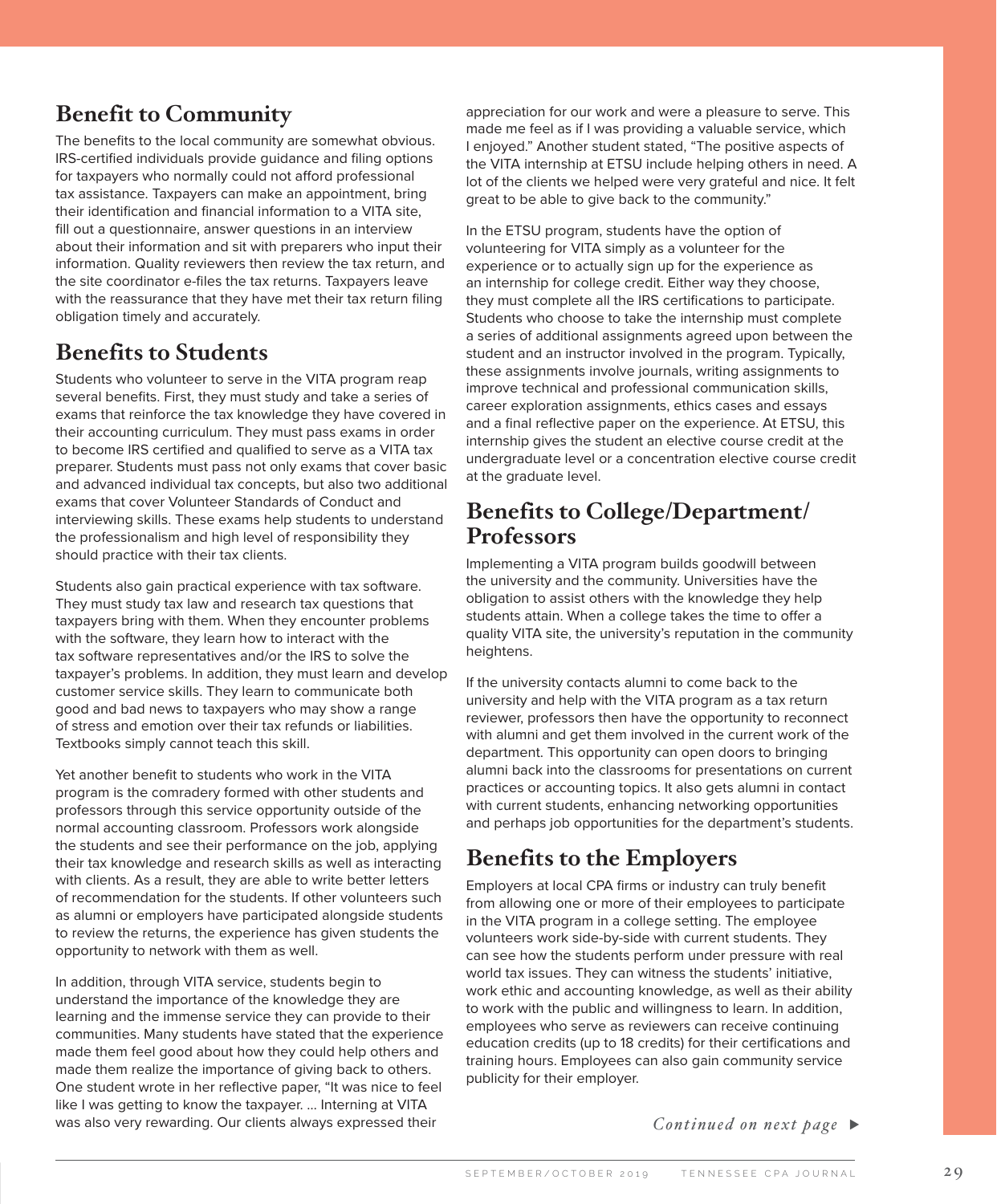#### **What is the Process to Begin a VITA Site?**

The process to implement a quality VITA site takes some time to plan, but the benefits are often worth the time. We recommend identifying at least one or two faculty to work with the department chair to implement the process. We also recommend giving them a course release to ensure they have the time to set it up correctly. Furthermore, those faculty members will benefit greatly by speaking with other professors at universities who have implemented the process. For example, ETSU faculty collaborated with Milligan College's Chair of Business Dr. David Campbell and Assistant Professor of Business Administration Heather Vaccaro on issues such as setting up dates, uniforms for volunteers, implementation process and how to get taxpayers signed up for appointments. This comradery between higher education institutions increased the efficiency and effectiveness of the entire process and ultimately resulted in a higher level of service for taxpayers.

The first step in implementing a VITA site is to contact the IRS territory manager for your area. In Tennessee, Pamela L. Quayson currently serves in that position.

Upon contacting the regional director, the department will set up an account with a site identification number, an e-file identification number and appropriate department contact information for the site.

The VITA team on campus will then need to identify a location for the service, times and dates the service will be offered, and how to market the program to the community. At ETSU, we operate the service on several Saturdays in February and March. The program operates in a computer lab on campus that is accessible. ETSU markets the program through an ETSU radio show, local TV stations and the local newspaper. Based on our experience, we also recommend that you start small, making an appropriate number of appointments per hour based on the numbers of volunteers you have. We had 14 volunteers last year, and we put them in teams of two or three per client. We booked approximately five appointments per hour. Students did not feel rushed and were not overwhelmed. They had plenty of time to help each client. Taxpayers did not have long waits, and the average time they spent with us was an hour and 15 minutes.

The VITA team should also decide whether the students will receive college credit for the experience or whether it will be a service and resume-building experience. The accounting department will need to build the course and identify one of the VITA team members as the supervisor if the department wishes to offer it as a course. Only two of our 14 volunteers last year signed up for the internship credit.

The VITA site coordinators will need to gain the VITA certifications and learn the tax software from the administration, reviewer and preparer aspects.

The VITA team will need to decide how they will recruit

volunteers to prepare returns and how they will train the preparers. At ETSU, we send out emails to accounting students and visit tax classes currently in session as well as senior undergraduate accounting classes and Master of Accountancy classes to discuss the VITA opportunity with students and ask for those interested to contact us. We send out online training materials to students who sign up to volunteer and then require two days of training with a professor and/or a tax professional in the field to talk about current tax issues, more complex tax issues and software training. Students must then pass the exam individually online and present their certifications to the VITA team site coordinator in order to participate in the program.

Finally, the VITA site coordinator must communicate on a frequent basis with the regional director concerning the operation of the site. They must run the VITA site according to the Volunteer Standards of Conduct, and they must make sure that the returns they prepare are within the trained ability (scope) of the volunteer preparers.

Although it takes some time to implement the process, the benefits to the students, department, college, employers and community are well worth the effort.

#### **Testimonials of Students and Alumni**

Many times, the actual participants in programs are the most direct method of seeing a program's success. Below are testimonials from three alumni who currently work as CPAs in practice. They returned to ETSU to assist as quality reviewers for student-prepared returns in VITA this year. The final two testimonials are from students who participated in VITA as tax return preparers this year.

"I think ETSU's VITA program is a very valuable resource to the community, to the students and to the volunteer reviewers. It's valuable to the community because it allows those who might otherwise be intimidated by the complexity of the tax code to receive tax help at no charge to them. It's valuable to the students because it introduces them to many skills they will need when they enter the workforce, including research, technology and software use, and development of client relationships. And for the volunteer reviewers, many of whom are CPAs in our community, it provides them an opportunity to use their professional skills to give back to their community in much the same way that pro bono work does in the legal profession." - H. M., CPA, controller at regional company

"Volunteering for VITA was a great experience for me in two main ways. First, getting to help the students learn how to use the software/apply it to real-world tax issues is fun for me. I love to see the look on a student's face when they actually get to use what they are learning about in class. Second, the immense gratitude shown by the clients that we are helping is truly heartwarming. It allows me to be able to use my expertise in a way that gives me instant gratification. This is one of the best things about VITA in my opinion. There is nothing like being able to help ease someone's mind